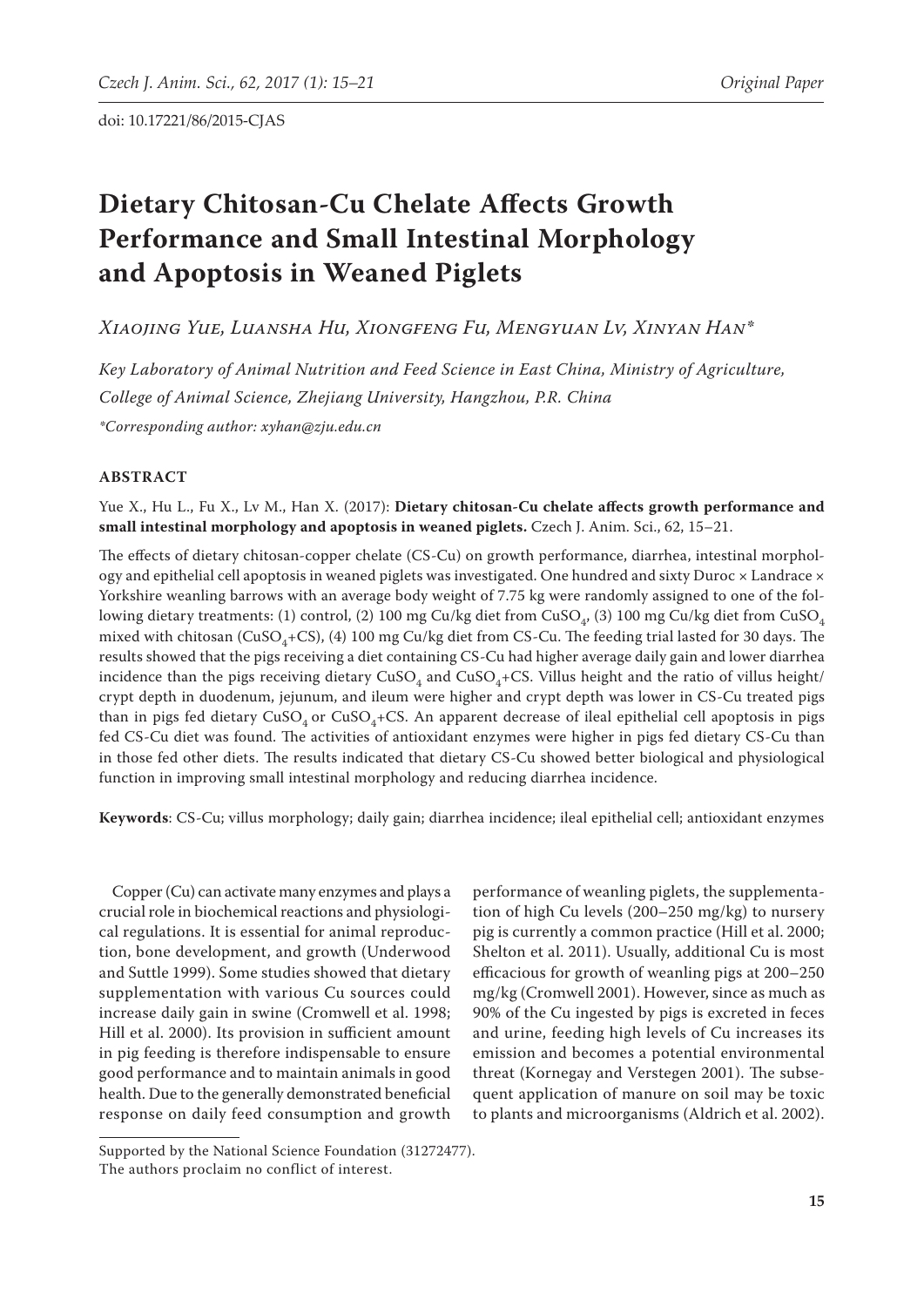To resolve these problems, usage of Cu in the form of chelates, complexes or proteinates in animal diet as the alternatives to inorganic sources was considered. This is probably due to their higher biological activity and absorption, improving the use efficiency and reducing the feed supplement with the result of lower faecal excretion and environmental impact (Guo et al. 2001). Chitosan is derived from chitin, a linear polysaccharide. It is found in the exoskeleton of shellfish such as shrimp, lobster, or crabs. Chitosan-Cu (CS-Cu) is a chelate of  $Cu^{2+}$  with chitosan, and previous studies on the chelation of  $Cu^{2+}$  with chitosan were focused on its applications in metal ions separation or treatment of waste water (Mcafee et al. 2001). Our previous studies showed that Cu-loaded chitosan (containing 2% of Cu, not chitosan-Cu chelate) improved biological functions in rats (Han et al. 2010). Dietary chitosan-Zn (CS-Zn) chelate could improve morphology and mucosal antioxidant enzyme activity and immune function of intestine in weaned piglets (Han et al. 2014; Ma et al. 2014).

The objective of the present study was to investigate whether CS-Cu chelate could maintain growth performance, improve small intestinal morphology, and retard epithelial cell apoptosis of weanling pigs compared with  $CuSO<sub>4</sub>$  and  $CuSO<sub>4</sub>$ mixed with chitosan.

# **MATERIAL AND METHODS**

All experimental procedures involving animal care and sampling were approved by the Zhejiang University Animal Care and Use Committee (Hangzhou, China).

*Animals and experimental design.* A total of 160 crossbred (Duroc × Landrace × Yorkshire) weanling barrows (28  $\pm$  2 days of age) with an average body weight of 7.76 kg  $(± 0.23 kg)$  were randomly assigned to one of the following dietary treatments: (1) control (no supplemental Cu), (2) 100 mg supplemental Cu/kg diet from CuSO<sub>4</sub>, (3) 100 mg supplemental Cu/kg diet from  $\mathrm{CuSO}_{\scriptscriptstyle{A}}$ mixed with chitosan ( $CuSO<sub>4</sub>+CS$ , the content of chitosan was the same as that of CS-Cu), (4) 100 mg supplemental Cu/kg diet from CS-Cu. Chitosan-Cu, a Cu-chitosan chelate compound containing 15.7% of Cu, was provided by the Feed Science Institute of Zhejiang University (Hangzhou, China). Each treatment was replicated four times with ten pigs

per replicate (i.e. pen). The pens had concrete floors, and each pen was equipped with a feeder and nipple drinker. All animals had *ad libitum* access to feed and water. The feeding trial lasted 30 days. All animals were fed a corn-soybean meal basal diet (control) (Table 1). The content of Cu in basal diet was 41.8 mg/kg, and all nutrients met or exceeded NRC (1998) recommendations for weanling piglets.

Feed intake was recorded daily per pen. Pigs were weighed individually at the start and end of the feeding trial, and average daily gain (ADG), average daily feed intake (ADFI), and feed to gain ratio (F/G) were calculated for each pen. The number of weaned piglets with diarrhea and its duration were observed and recorded during the trial. Diarrhea was defined as liquid consistency over a minimum of 2 consecutive days (Manner and Spieler 1997). The incidence of diarrhea (%) was calculated as the total number of diarrheal piglets during the period divided by the total number of piglets multiply duration of feeding trial.

Table 1. Dietary ingredient and nutrient contents of the basic diets (as-fed basis)<sup>1</sup>

| Ingredients (%)               | Chemical composition <sup>3</sup> |                               |      |
|-------------------------------|-----------------------------------|-------------------------------|------|
| Corn                          | 64.00                             | digestible energy<br>(MJ/kg)  | 13.6 |
| Soybean meal                  | 28.00                             | crude protein (%)             | 17.5 |
| Whey power                    | 2.50                              | ether extract (%)             | 3.9  |
| Soybean oil                   | 2.00                              | Ca(%)                         | 0.95 |
| Monocalcium<br>phosphate      | 1.00                              | P(%)                          | 0.68 |
| Limestone                     | 1.20                              | lysine(%)                     | 1.52 |
| Salt                          | 0.30                              | methionine + cysteine<br>(% ) | 0.78 |
| Vitamin-mineral<br>$premix^2$ | 1.00                              | $Cu$ (mg/kg)                  | 41.8 |

1 nutrient content of the diets was based on NRC (1998) recommendations

2 Vitamin-mineral premix provided (per kg basic diet): Vitamin A 6000 IU, Vitamin D 1500 IU, Vitamin E 30 IU, Vitamin K 2.0 mg, Vitamin B<sub>1</sub> 2.0 mg, Vitamin B<sub>2</sub> 5.5 mg, Vitamin  $B_6$  1.6 mg, biotin 0.25 mg, folic acid 1.25 mg, pantothenic acid 18.0 mg, niacin 20 mg, Fe (as  $FeSO<sub>4</sub>·7H<sub>2</sub>O$ ) 200 mg, Zn (as  $ZnSO<sub>4</sub>·7H<sub>2</sub>O$ ) 105 mg, Mn (as  $MnSO<sub>4</sub>·H<sub>2</sub>O$ ) 30 mg, I (as ethylenediamine dihydroiodide) 0.3 mg, Se (as sodium selenite) 0.2 mg

 $^3$ analyzed composition except for the digestible energy value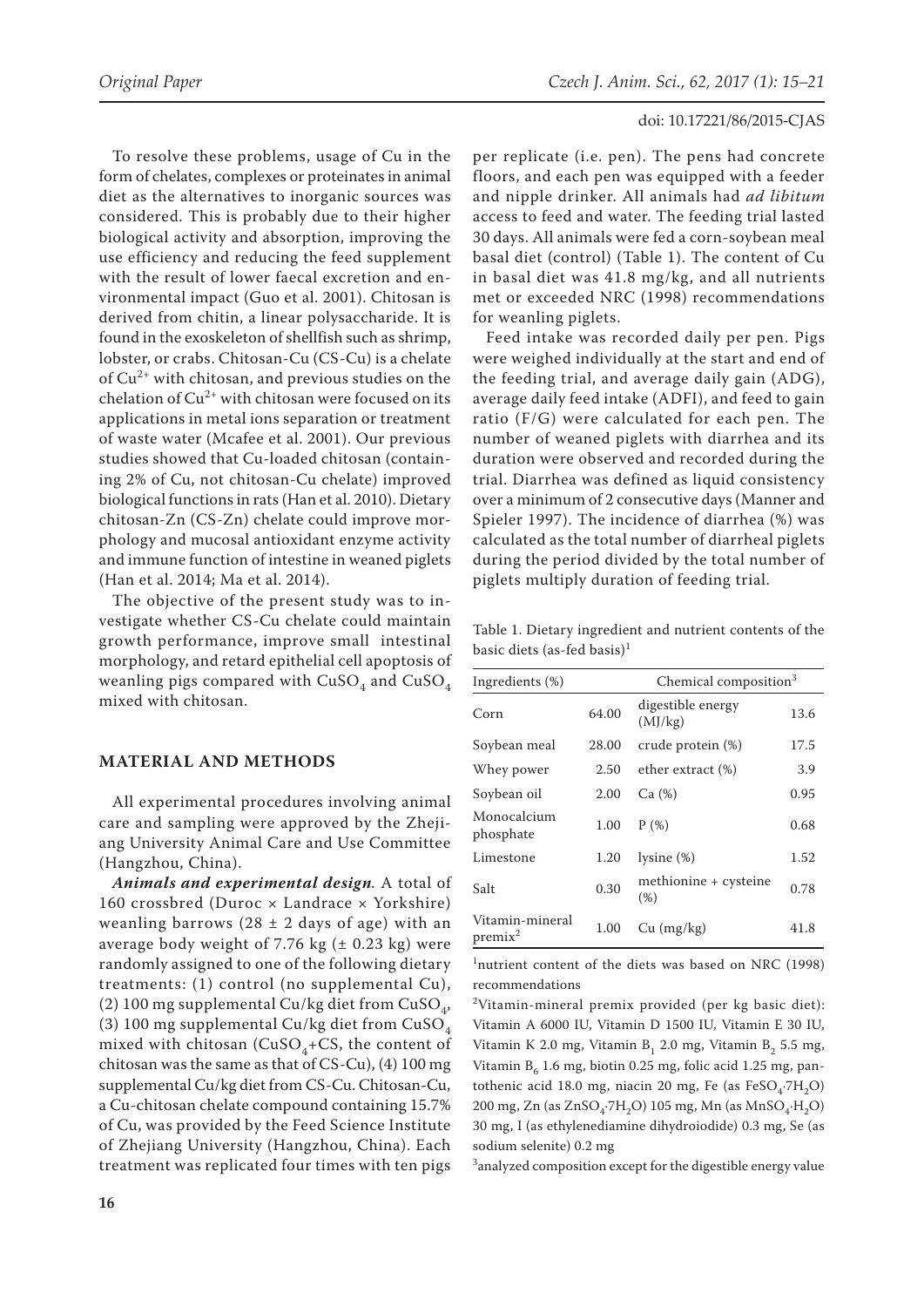*Sample collection and preparation.* At the end of the feeding trial, eight pigs (2 pigs per pen) from each dietary treatment were selected based on similar body weight and euthanized. Subsequently, the abdominal cavity was opened vertically and the samples of gastrointestine and liver were collected. Liver sample for the examination of antioxidant enzyme activity was shock-frozen in liquid nitrogen. All samples were stored at –70°C until required for analysis.

The duodenum, jejunum, and ileum segments for histologic evaluation were fixed with 10% formalin at 4°C. Subsequently, the samples were embedded in paraffin for hematoxylin and eosin staining. The histological processing and determination was carried out as described by Van Dijk et al (2001). Well-oriented crypt-villus units were selected for each intestinal cross-section (15 measurements for each sample). Villus height and crypt depth were examined via a light microscope (Olympus, Japan) and measurements were obtained using the Image Processing and Analysis System, Version 1 (Leica Imaging Systems Ltd., UK).

*Immunohistochemistry and analysis methods.* Ileum samples from each group which were sectioned at 5 μm on a rotary microtome were fixed in 10% formalin and then embedded paraffin wax for analyzing apoptosis of mucosa epithelial cells with a modified TUNEL method (Gavrieli et al. 1992). The number of TUNEL-stained epithelial cells was counted in 15–20 selected sections from each group. Sections were examined using a light microscope. A semi-quantitative procedure was used to count the number of epithelial cells undergoing apoptosis and then the apoptotic index was calculated. The apoptotic index for each field was determined as the number of positive TUNELstained epithelial cells divided by the total number of epithelial cells counted per field. The means and standard errors were obtained from these counts.

*Chemical analysis.* Liver samples were homogenized with vitreous homogenizer in ten volumes (w/v) of 0.25M sucrose, containing 20 mM Tris– HCl, pH 7.4, 0.1% peroxide-free Triton X-100, and centrifuged at 1000 *g* for 20 min at 4°C. Then, the supernatant was collected. Total superoxide dismutase (SOD) was measured with xanthine oxidase method (Pocker1984). One unit of SOD activity is defined as the amount of protein that inhibits the rate of nitrite reduction by 50%. Glutathione peroxidase (GPx) activity was determined by the

method of DTNB colorimetry at 412 nm (Sazuka et al. 1989). Catalase (CAT) activity was measured according to the method of Beers and Sizer (1954), based on the decomposition of  $H_2O_2$  per minute (Beers and Sizer 1954). Protein content of the homogenates was examined using the Quick Start Bradford Protein Assay (Bio-Rad, USA) according to the manufacturer's instructions. SOD, GPx, and CAT activities were expressed in terms of units/mg protein.

*Statistical analysis.* Data were analyzed by one-way ANOVA using the General Linear Mixed Models procedure of the SAS software (Statistical Analysis System, Version 6.12, 1996). A pen was used as the experimental unit for growth data, whereas an individual pig was used as the experimental unit for the remaining traits. Data were presented as means and standard errors of the means. Statistical significance was assessed using Tukey's HSD test. An alpha level of 0.05 was used to determine statistical significance of differences between treatments.

## **RESULTS**

*Performance*. Effects of CS-Cu on growth performance and diarrhea incidence of weaned pigs are shown in Table 2. Dietary Cu enhanced ADG of pigs apparently. In days 1–14 or 1–30 post weaning, ADG increased in pigs fed the diets supplemented with CS-Cu compared with those fed other diets ( $P$  < 0.05), no difference was found between  $CuSO_4$ and  $CuSO<sub>4</sub>+CS$  treatments ( $P > 0.05$ ). From day 1 to day 14 post weaning, there was no difference in F/G between all treatments ( $P > 0.05$ ). However, from day 1 to day 30 post weaning, the pigs fed dietary CS-Cu had lower F/G than pigs fed other diets  $(P = 0.14)$ . Moreover, no difference was found between  $CuSO<sub>4</sub>$  and  $CuSO<sub>4</sub>+CS$  treatments (*P* > 0.05). The incidence of diarrhea decreased in pigs fed the diets supplemented with copper from either CS-Cu,  $CuSO_4+CS$  or  $CuSO_4$  ( $P < 0.01$ ) compared with control pigs. Moreover, the pigs fed dietary CS-Cu had lower diarrhea incidence than those receiving 100 mg/kg  $CuSO<sub>4</sub>+CS$  or CuSO<sub>4</sub> (*P* < 0.05).

*Liver antioxidant enzyme activities*. Table 3 shows the activities of SOD, GPx, and CAT in liver. Compared with control, the SOD and GPx activities increased in other treatments (*P* < 0.05).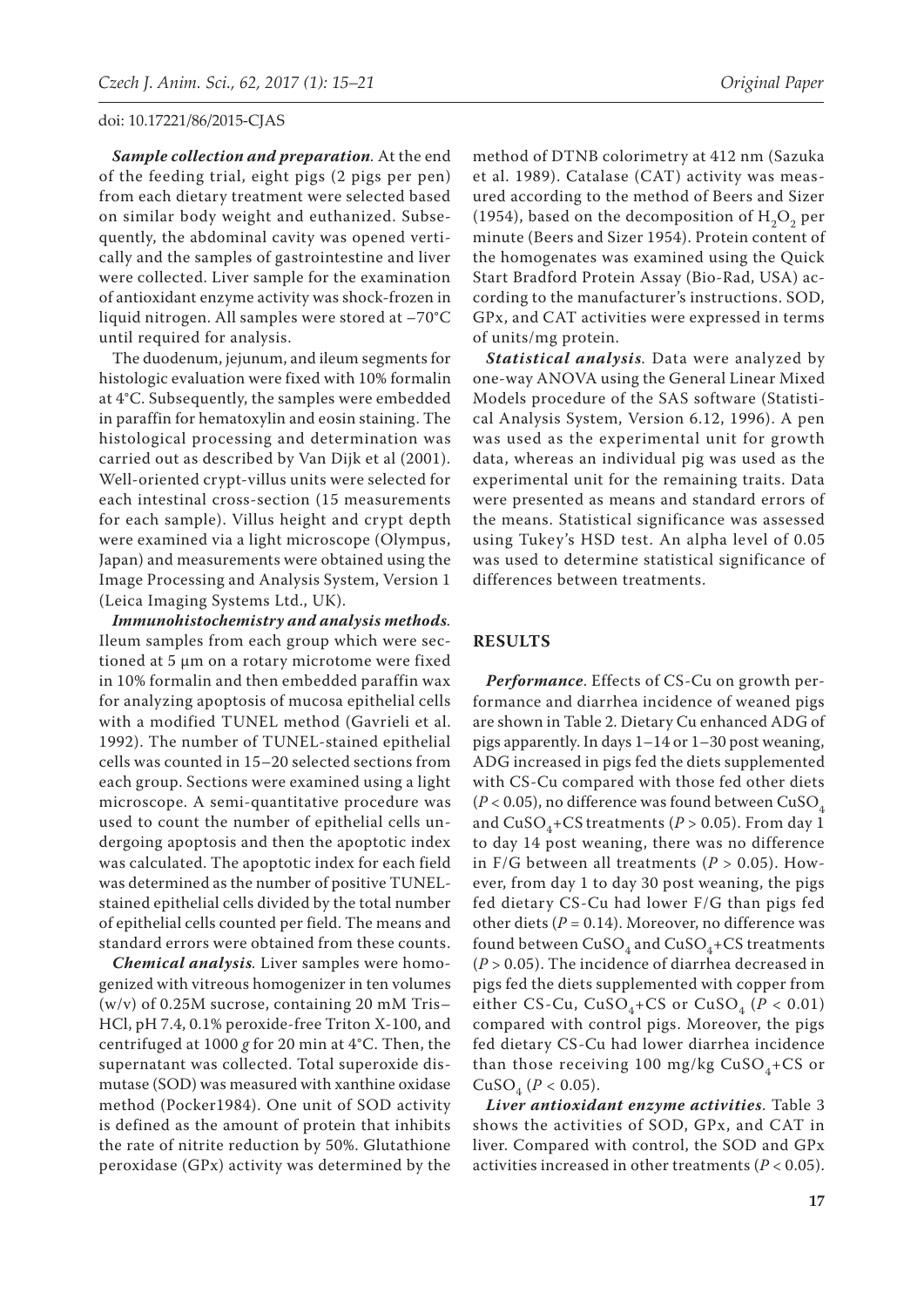| Cu source (mg Cu/kg diet)                 | Control           | CuSO <sub>4</sub> | $CuSO4+CS$         | $CS$ -Cu          |            |            |  |
|-------------------------------------------|-------------------|-------------------|--------------------|-------------------|------------|------------|--|
|                                           | $\mathbf{0}$      | 100               | 100                | 100               | SEM        | $P$ -value |  |
| <b>Body weight (kg)</b>                   |                   |                   |                    |                   |            |            |  |
| Day 1                                     | 7.83              | 7.72              | 7.75               | 7.70              | 0.05       | 0.13       |  |
| Day 14                                    | $12.15^{b}$       | $12.42^{b}$       | 12.51 <sup>b</sup> | $13.44^a$         | 0.27       | < 0.01     |  |
| Day 30                                    | $19.81^{b}$       | 20.51             | 20.86              | $22.84^a$         | 0.26       | < 0.01     |  |
| Average daily gain $(g)$                  |                   |                   |                    |                   |            |            |  |
| Days $1-14$                               | $310^{\circ}$     | 337 <sup>b</sup>  | 342 <sup>b</sup>   | 413 <sup>a</sup>  | $\sqrt{6}$ | < 0.01     |  |
| Days 15-30                                | $512^{\circ}$     | 541 <sup>b</sup>  | $558^{\rm b}$      | 631 <sup>a</sup>  | 9          | < 0.01     |  |
| Days $1-30$                               | 400 <sup>c</sup>  | 428 <sup>b</sup>  | 439 <sup>b</sup>   | 506 <sup>a</sup>  | 11         | < 0.01     |  |
| Feed: gain                                |                   |                   |                    |                   |            |            |  |
| Days $1-14$                               | 1.68              | 1.66              | 1.66               | 1.55              | 0.07       | 0.31       |  |
| Days 15-30                                | 2.12 <sup>a</sup> | 2.01 <sup>a</sup> | 1.98 <sup>a</sup>  | 1.81 <sup>b</sup> | 0.14       | 0.14       |  |
| Days $1-30$                               | 2.08 <sup>a</sup> | 1.98 <sup>a</sup> | 1.94 <sup>a</sup>  | $1.76^{b}$        | 0.13       | 0.14       |  |
| Incidence of diarrhea <sup>1</sup> $(\%)$ | $14.42^a$         | $7.28^{b}$        | 6.93 <sup>b</sup>  | 5.10 <sup>c</sup> | 1.25       | < 0.01     |  |

Table 2. Growth performance and incidence of diarrhea of weaned piglets ( $n = 8$ )

 $CS =$  chitosan,  $CS-Cu =$  chitosan-copper chelate,  $SEM =$  standard error of the means

 $1$ total number of diarrheal piglets over the period divided by the total number of piglets multiply duration of feeding trial a<sup>-c</sup>data within the same row with different superscripts differ significantly ( $P < 0.05$ )

Moreover, the activities of SOD and GPx were higher in pigs fed 100 mg Cu/kg diet from CS-Cu than in those fed other Cu sources (*P* < 0.05). No difference was found between pigs fed dietary CuSO<sub>4</sub>+CS and CuSO<sub>4</sub> ( $P > 0.05$ ). Dietary Cu supplementation did not affect the activities of CAT in liver  $(P = 0.23)$ .

*Intestinal mucosal histology and ileal epithelial cells apoptosis.* The villus height and crypt depth of small intestine and cell apoptosis of ileum epithelium are shown in Table 4 and Figure 1. Villus heights of duodenum, jejunum, and ileum were higher in pigs fed the diets supplemented with CS-Cu than in pigs fed other diets, the villus heights in pigs of  $CuSO<sub>4</sub>$  and  $CuSO<sub>4</sub>+CS$  treat-

ments were higher than of the control, no difference was found between  $CuSO_4$  and  $CuSO_4+CSO_4$ treatments. Whereas crypt depths of duodenum, jejunum, and ileum were lower in pigs fed Cusupplemented diets than in control pigs  $(P < 0.05)$ , and the crypt depths were lower in pigs fed CS-Cu than other Cu sources, there were no differences between  $CuSO<sub>4</sub>$  and  $CuSO<sub>4</sub>+CS$  treatments. The ratio of villus height/crypt depth was greater in pigs fed Cu-supplemented diets than in control pigs (*P* < 0.05), and the ratio was greater in CS-Cu treatments than in  $CuSO<sub>4</sub>$  and  $CuSO<sub>4</sub>+CS$  treatments However, there were no differences between the pigs fed 100 mg Cu/kg CuSO<sub>4</sub> or CuSO<sub>4</sub>+CS diet ( $P > 0.05$ ).

Table 3. Effect of CS-Cu on antioxidant enzymes activities in liver of weaned piglets ( $n = 8$ )

| Cu source (mg Cu/kg diet) | Control       | CuSO <sub>4</sub> | $CuSO4+CS$       | $CS$ -Cu         | <b>SEM</b> | P-value    |
|---------------------------|---------------|-------------------|------------------|------------------|------------|------------|
|                           |               | 100               | 100              | 100              |            |            |
| SOD (IU/mg protein)       | $302^{\circ}$ | 320 <sup>b</sup>  | 324 <sup>b</sup> | 380 <sup>a</sup> | 13         | ${}< 0.01$ |
| GPx (IU/mg protein)       | $82^{\circ}$  | 101 <sup>b</sup>  | 107 <sup>b</sup> | $148^{\rm a}$    | 4.7        | ${}< 0.01$ |
| CAT (IU/mg protein)       | 68            | 71                |                  | 76               | 2.9        | 0.23       |

CS = chitosan,CS-Cu = chitosan-copper chelate, SOD = superoxide dismutase, GPx = glutathione peroxidase, CAT = catalase, SEM = standard error of the means

a<sup>-c</sup>data within the same row with different superscripts differ significantly ( $P < 0.05$ )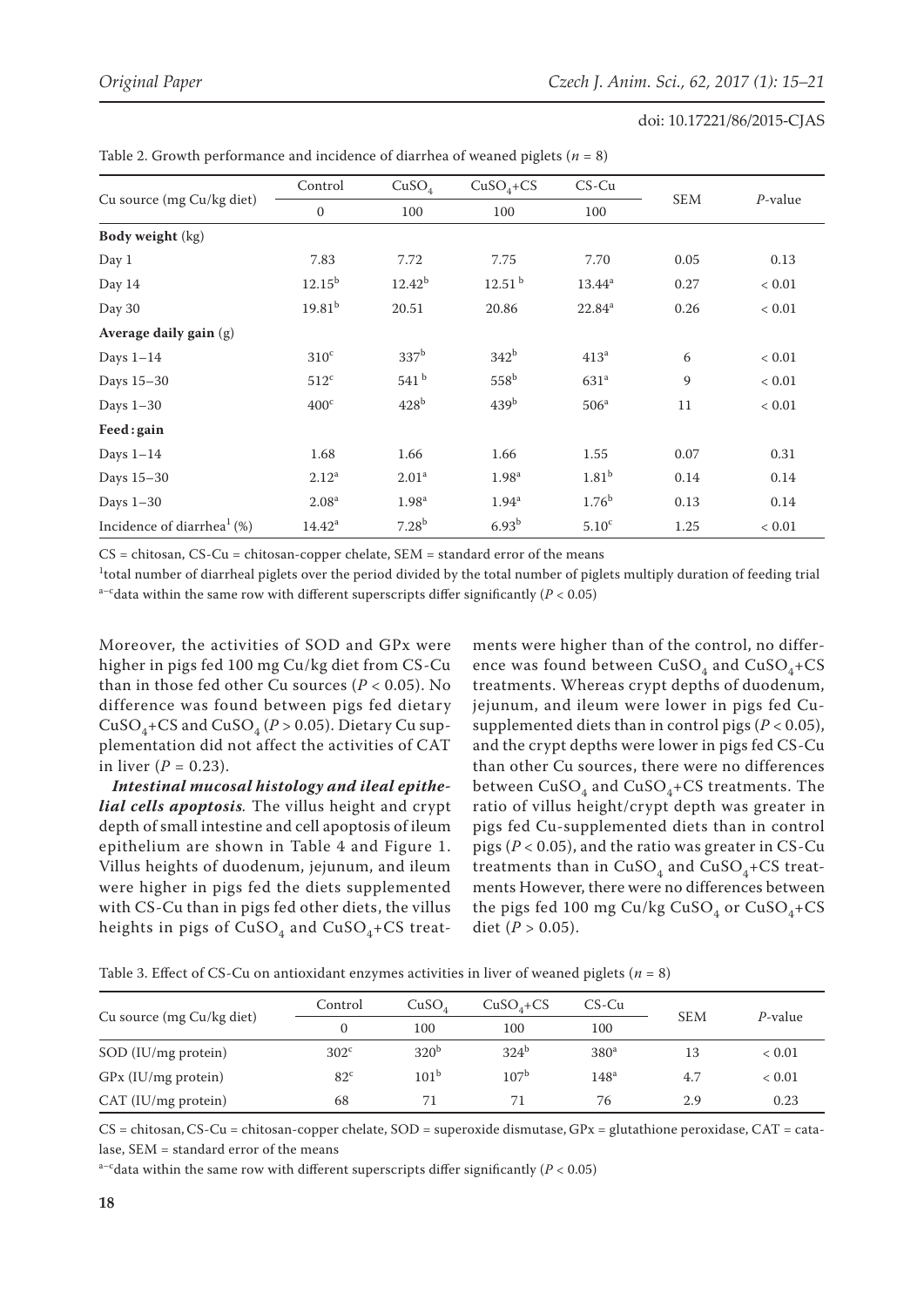|  |  | Table 4. Effect of CS-Cu on villus height and crypt depth of small intestine in weaned piglets ( $n = 8$ ) |
|--|--|------------------------------------------------------------------------------------------------------------|
|--|--|------------------------------------------------------------------------------------------------------------|

| Cu source (mg Cu/kg diet) | Control           | CuSO <sub>4</sub> | $CuSO4+CS$        | $CS$ -Cu          | <b>SEM</b> |            |
|---------------------------|-------------------|-------------------|-------------------|-------------------|------------|------------|
|                           | $\mathbf{0}$      | 100               | 100               | 100               |            | $P$ -value |
| Duodenum $(\mu m)$        |                   |                   |                   |                   |            |            |
| Villus height             | $442^{\circ}$     | 508 <sup>b</sup>  | 511 <sup>b</sup>  | 551 <sup>a</sup>  | 13         | ${}< 0.01$ |
| Crypt depth               | 359 <sup>a</sup>  | 319 <sup>b</sup>  | 312 <sup>b</sup>  | $280^{\circ}$     | 14         | ${}< 0.01$ |
| Villus height/crypt depth | 1.23 <sup>c</sup> | 1.61 <sup>b</sup> | 1.63 <sup>b</sup> | $1.94^{\rm a}$    | 0.12       | ${}< 0.01$ |
| Jejunum $(\mu m)$         |                   |                   |                   |                   |            |            |
| Villus height             | 306 <sup>c</sup>  | 419 <sup>b</sup>  | 420 <sup>b</sup>  | $464^a$           | 11         | < 0.01     |
| Crypt depth               | 233 <sup>a</sup>  | 220 <sup>b</sup>  | 218 <sup>b</sup>  | $182^{\circ}$     | 8          | < 0.01     |
| Villus height/crypt depth | 1.34 <sup>c</sup> | 1.92 <sup>b</sup> | $1.94^{b}$        | 2.51 <sup>a</sup> | 0.13       | < 0.01     |
| <b>Ileum</b> $(\mu m)$    |                   |                   |                   |                   |            |            |
| Villus height             | 304 <sup>c</sup>  | $384^b$           | 389 <sup>b</sup>  | 432 <sup>a</sup>  | 11         | < 0.01     |
| Crypt depth               | 195 <sup>a</sup>  | 178 <sup>b</sup>  | $175^{\rm b}$     | $142^{\circ}$     | 6          | < 0.01     |
| Villus height/crypt depth | 1.64 <sup>c</sup> | $2.22^{b}$        | $2.24^{b}$        | 3.03 <sup>a</sup> | 0.12       | ${}< 0.01$ |

CS = chitosan, CS-Cu=chitosan-copper chelate, SEM = standard error of the means

a<sup>-c</sup>data within the same row with different superscripts differ significantly ( $P < 0.05$ )

The apoptotic index of ileal epithelial cells is given in Figure 1. Microscopic examination showed that there were lots of TUNEL-stained ileal epithelial cells undergoing apoptosis in pigs fed control diet. Many stained ileal epithelial cells were also observed in pigs fed diets supplemented with 100 mg/kg Cu form or  $CuSO_4+CS$ . Relatively few stained ileal epithelial cells were found in pigs fed CS-Cu diets. Calculation of the apoptotic index from the quantification of TUNEL-stained cells showed an apparent decrease in ileal epithelial



Figure 1. Effect of chitosan-copper chelate (CS-Cu) on apoptotic index of ileal epithelial cells in weaned piglets bars represent mean  $\pm$  standard error of the mean, and bars not sharing a common letter are different (*P* < 0.05)

cells apoptosis in pigs fed Cu-supplemented diets (*P* < 0.05) (Figure 1). The apoptotic index of ileal epithelial cells in pigs fed 100 mg CS-Cu/kg diet was lower than in  $CuSO<sub>4</sub>$  or  $CuSO<sub>4</sub>+CS$  treated pigs (*P* < 0.05). No difference was found between pigs fed dietary CuSO<sub>4</sub> and CuSO<sub>4</sub>+CS ( $P > 0.05$ ).

## **DISCUSSION**

*Performance*. In the present study, dietary Cu improved growth rate and feed efficiency. The results are in line with previous studies in which supplementation of Cu as  $CuSO<sub>4</sub>$  at concentrations of 125 to 250 mg/kg stimulated growth and improved feed efficiency in weanling pigs (Cromwell et al. 1989; Armstrong et al. 2004). Lim et al. (2006) reported that dietary supplementation of chitosan-Cu increased weight gain and feed intake in broilers. The present result was consistent with this study. Previous studies showed that high Cu had an "antibiotic-like effect" on the microflora in the intestinal tract of animals (Cromwell 2001). Mekahlia and Bouzid (2009) found that chitosan-Cu complex showed a wide spectrum of antibacterial activities against *Salmonella enteritidis in vitro*. This might be one of the reasons why dietary CS-Cu could decrease diarrhea incidence of pigs and had attractive biological function *in vivo*. As a kind of chelate compound of chitosan and Cu,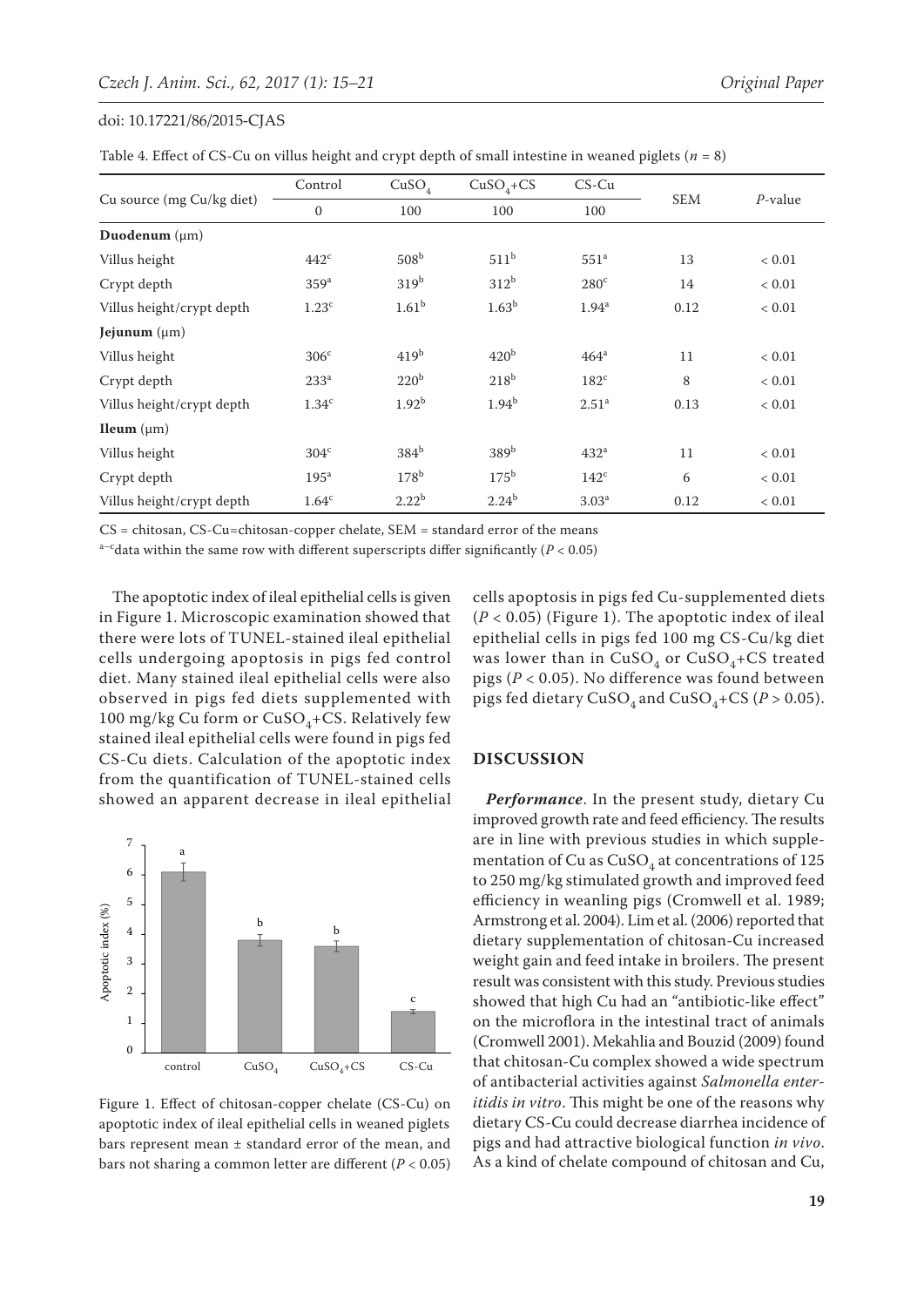CS-Cu may both have the functions of chitosan and Cu. However, feeding 100 mg Cu/kg diet as  $CuSO<sub>4</sub>$  or  $CuSO<sub>4</sub>+CS$  did not improve growth rate as CS-Cu. This means the biological functions of CS-Cu do not simply come from the combination of CS and Cu.

*Liver antioxidant enzyme activities*. Though the antioxidant capacity of piglets fed dietary  $CuSO<sub>4</sub>$ or  $CS+CuSO<sub>4</sub>$  was higher than that of control pigs, it was much improved in pigs treated with CS-Cu. This means the biological function of CS-Cu is better than that of  $CuSO<sub>4</sub>$  or  $CS+CuSO<sub>4</sub>$  in pigs. The activity of these antioxidant enzymes is known to be decreased during Cu deficiency (Taylor et al. 1988). Therefore an increased availability of Cu may increase the activities of enzymes. In mammalian cells,  $H_2O_2$  was usually converted from  $O_2^-$  by SOD and these enzymes are important as components in the antioxidant response system (Virgili et al. 1999). However, this study found that SOD and GPx activities were higher in pigs fed dietary CS-Cu than in those fed dietary  $CuSO<sub>4</sub>$ . It is well-known that the mechanism prevents the formation of highly cytotoxic oxygen-derived free radicals. The increase of SOD activity may be due to the improvement of the stability or slowdown of degradation by itself (Wang et al. 2012). In addition, Cu, Fe, and Zn metal ions, the gross components of SOD in eukaryotic cells, could serve as co-factor to maintain the function of SOD. Perhaps copper in the form of organic could be absorbed more easily by the body than  $CuSO<sub>4</sub>$ and  $CuSO<sub>4</sub>+CS$ . Furthermore, the increased level of copper could promote the absorption of zinc and iron and finally work together to improve the SOD activity.

*Intestinal mucosal histology and ileal epithelial cells apoptosis.* In the current study, Cu supplementation increased villus height, which was in agreement with Shurson et al. (1990) and in contrast to previous studies reporting no effect of high Cu supplementation on villus height (Radecki et al. 1992; Hedemann et al. 2006). It is well known that in piglets villus atrophy and crypt hyperplasia occur after weaning (Xiong et al. 2015). The earlier the weaning, the more prominent these morphological changes. Cu supplementation decreased crypt depth, which is in agreement with Hedemann et al. (2006) who evaluated the effect of dietary Cu and Zn during the 14-day post weaning period in pigs weaned at 28 days of age. However, this result was in contrast to previous studies showing increased crypt depths (Shurson

et al. 1990) or no effect of higher dietary Cu intake on crypt depths (Radecki et al. 1992). Perhaps CS-Cu could increase the amount of readily available nutrients, and thus improve villus development and repair. Apoptosis occurred in pigs unsupplemented with Cu. This change might contribute to the injury of intestinal epithelium integrity, resulting in a compromise in its barrier function. However, apoptosis of epithelium cells decreased in pigs fed 100 mg CS-Cu/kg diet. These changes might be responsible for the observed effects on the small intestinal morphology.

In summary, current study showed that CS-Cu could improve growth performance and affect some physiological responses. It showed better biological activities than  $CuSO<sub>4</sub>$  or  $CuSO<sub>4</sub>+CS$ . CS-Cu had a marked effect on diarrhea, small intestinal morphology, and the activities of antioxidant enzymes in liver. In spite of the marked changes observed in gut morphology when feeding CS-Cu, the current study does not give definite answers on how the growth promoting and diarrhea reducing effects of CS-Cu are exerted. CS-Cu may be a kind of Cu source for animal, and further studies are needed to elucidate the biological function of CS-Cu.

*Acknowledgement.* We thank Bojing Liu and Ya-Li Zhang for their skillful technical assistance.

# **REFERENCES**

- Aldrich A.P., Kistler D., Sigg L. (2002): Speciation of Cu and Zn in drainage water from agricultural soils. Environmental Science and Technology, 36, 4824–4830.
- Armstrong T.A., Cook D.R., Ward M.M., Williams C.M., Spears J.W. (2004): Effect of dietary copper source (cupric citrate and cupric sulfate) and concentration on growth performance and fecal copper excretion in weanling pigs. Journal of Animal Science, 82, 1234–1240.
- Beers R.F., Sizer Jr. I.W. (1954): Sulfide inhibition of catalase. Science, 120, 32–33.
- Cromwell G.L. (2001): Antimicrobial and promicrobial agents. In: Lewis A. and Southern L. (eds): Swine Nutrition. CRC Press, Boca Raton, USA, 401–426.
- Cromwell G.L., Stahly T.S., Monegue H.J. (1989): Effects of source and level of copper on performance and liver copper stores in weanling pigs. Journal of Animal Science, 67, 2996–3002.
- Cromwell G.L., Lindemann M.D., Monegue H.J., Hall D.D., Orr Jr. D.E. (1998): Tribasic copper chloride and copper sulfate as copper sources for weanling pigs. Journal of Animal Science, 76, 118–123.